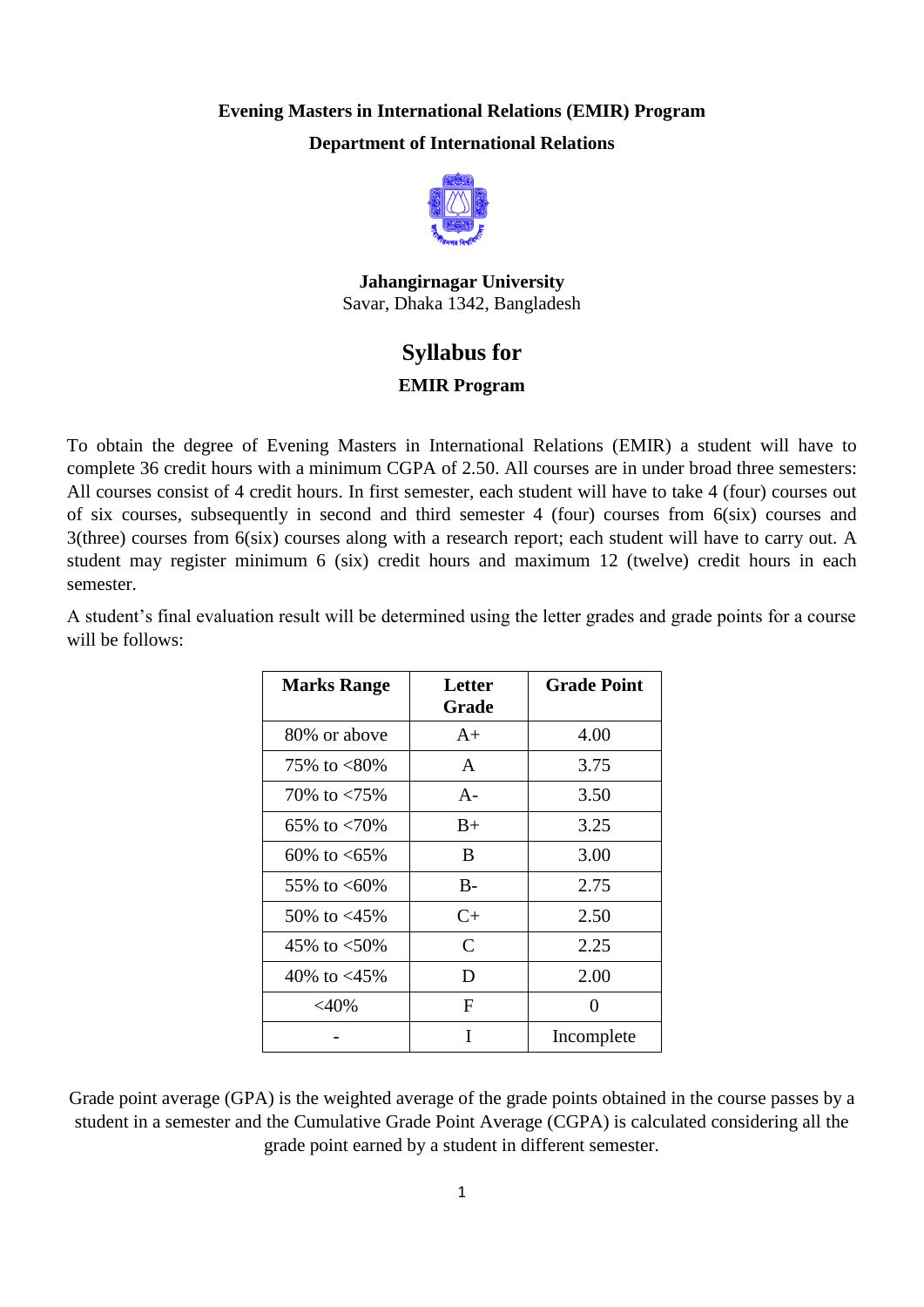| <b>Course Code</b> | Semester : 1                                                     |
|--------------------|------------------------------------------------------------------|
| <b>EMIR 801</b>    | <b>Introduction to International Relations</b>                   |
| <b>EMIR 802</b>    | <b>International Political Economy</b>                           |
| <b>EMIR 803</b>    | <b>Principles of Economics</b>                                   |
| <b>EMIR 804</b>    | <b>Bangladesh Studies</b>                                        |
| <b>EMIR 805</b>    | <b>International Institutions</b>                                |
| <b>EMIR 806</b>    | <b>Introduction to Political science</b>                         |
|                    | Semester : 2                                                     |
| <b>EMIR 807</b>    | <b>Foreign Policy Analysis</b>                                   |
| <b>EMIR 808</b>    | <b>Economic Diplomacy</b>                                        |
| <b>EMIR 809</b>    | <b>Civil Society and Human Rights</b>                            |
| <b>EMIR 810</b>    | <b>Foreign Policy of Bangladesh</b>                              |
| <b>EMIR 811</b>    | <b>International Negotiations and Diplomacy</b>                  |
| <b>EMIR 812</b>    | <b>Media and Mass Communication</b>                              |
|                    | Semester: 3                                                      |
| <b>EMIR 813</b>    | <b>International Law</b>                                         |
| <b>EMIR 814</b>    | <b>International Trade</b>                                       |
| <b>EMIR 815</b>    | <b>Security Studies</b>                                          |
| <b>EMIR 816</b>    | <b>International Affairs of South Asia</b>                       |
| <b>EMIR 817</b>    | <b>Contemporary Issues and Events of International Relations</b> |
| <b>EMIR 818</b>    | <b>Conflict and Peace Studies</b>                                |

# **Total: 36 Credits**

# **Semester : 1**

|             | <b>EMIR 801: Introduction to International Relations</b>                                                                                                                                   |  |
|-------------|--------------------------------------------------------------------------------------------------------------------------------------------------------------------------------------------|--|
|             | International Relations as an academic field of study: nature, scope, importance, historical<br>background of international relations: Sovereignty as the basis for international society. |  |
|             | International law and diplomacy as pre-requisites for the conduct of orderly relations                                                                                                     |  |
|             | between states—the U.N. system.                                                                                                                                                            |  |
|             | The significance of the concept of national interest and national power, the nature of                                                                                                     |  |
| <b>EMIR</b> | international politics—the threat and use of force in contemporary international relations                                                                                                 |  |
| 801         | and other ways in which foreign policy is executed                                                                                                                                         |  |
|             | Major approaches to the study of International Relations                                                                                                                                   |  |
|             | Theoretical approaches to the study of International Relations                                                                                                                             |  |
|             | National Power—Balance of Power                                                                                                                                                            |  |
|             | Nationalism, Nation and Nation-state, Imperialism, Socialism, International Communism                                                                                                      |  |
|             | The impact of underdevelopment on international politics                                                                                                                                   |  |
|             | The collapse of the Soviet Union and its impact                                                                                                                                            |  |
|             | <b>Globalization of Trade</b>                                                                                                                                                              |  |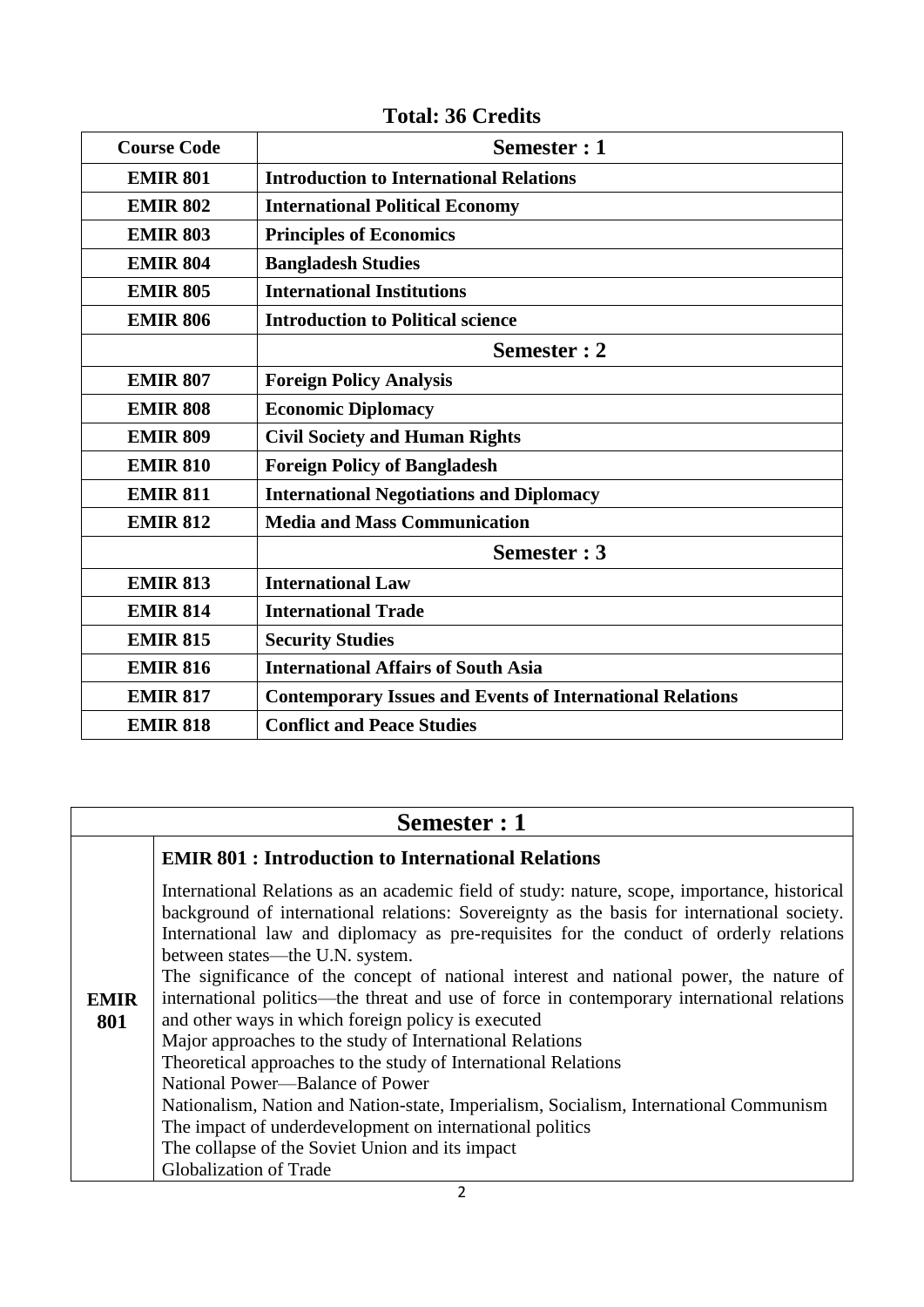|             | Information Technology and its impact on international society                                                                                                               |
|-------------|------------------------------------------------------------------------------------------------------------------------------------------------------------------------------|
|             | The search for security: attempts at integration and the role of the U.N.–Gender and                                                                                         |
|             | Environment                                                                                                                                                                  |
|             | <b>Short Reading List:</b>                                                                                                                                                   |
|             | Brian Porter (ed.), The Aberystwyth Papers: International Politics, 1919-1969                                                                                                |
|             | Trevor C. Salmon (ed.), Issues in International Relations                                                                                                                    |
|             | Ngaire Woods (ed.), Explaining International Relations Since 1945<br><b>Bull, The Anarchical Society</b>                                                                     |
|             | Baylis and Smith (eds.), The Globalization of World Politics                                                                                                                 |
|             | Stern, The Structure of International Society                                                                                                                                |
|             | Jackson and Sorenson, Introduction to International Relations                                                                                                                |
|             | Berridge, International Politics: States, Power and Conflict since 1945                                                                                                      |
|             | Journals: Foreign Affairs, World Today, International Affairs, ORBIS, World Politics,                                                                                        |
|             | Current History etc.                                                                                                                                                         |
|             | <b>EMIR 802: International Political Economy</b>                                                                                                                             |
|             | Political Economy- Political Economy as a concept; state vs. market system; changing                                                                                         |
|             | nature of economics and diplomacy; economic components of foreign policy                                                                                                     |
|             | Ideologies of International Political Economy: Mercantilism; Economic Nationalism;                                                                                           |
|             | Marxism                                                                                                                                                                      |
|             | Theories of Development- theory of Modernization; theory of Dependency; theory of<br>Participation                                                                           |
|             | Theory of Developing Nations                                                                                                                                                 |
|             | International Monetary Management; US hegemonic stability; Multinational Corporations;                                                                                       |
| <b>EMIR</b> | economic causes of war;                                                                                                                                                      |
| 802         | Globalization and its impact- Free Trade Economy; GATT to WTO treaties of WTO: AoA,                                                                                          |
|             | TRIPs, TRIMs, GATS, ATC, etc.<br>International development strategies- Foreign Aid; Foreign debt and financial crisis                                                        |
|             |                                                                                                                                                                              |
|             | <b>Short Reading List:</b>                                                                                                                                                   |
|             | Spero and Hart, Politics of International Economic Relations<br>Ngaire Woods, The Political Economy of Globalization                                                         |
|             | Robert O'Brien M, Global Political Economy                                                                                                                                   |
|             | Robert Gilpin, Global Political Economy                                                                                                                                      |
|             | Robin Mahnel, A B C of Political Economy                                                                                                                                     |
|             | Theodore H. Cohn, Global Political Economy                                                                                                                                   |
|             | <b>EMIR 803: Principles of Economics</b>                                                                                                                                     |
|             | Definition and scope of Economics—task and Methods of Economics—basic concepts in                                                                                            |
|             | Economics—fundamental quantitative relationships                                                                                                                             |
|             | The theory of utility and demand—indifference curve analysis—indifference curve<br>analysis as an improvement over Marshallian analysis—consumers' surplus—concepts of       |
| <b>EMIR</b> | elasticity—elasticity of demand and supply—measurement of elasticity                                                                                                         |
| 803         | Production-factors of production-division of labour-localization of industries-                                                                                              |
|             | specialization with economics of scale-small and large scale of production—isoproduct                                                                                        |
|             | curves and production function                                                                                                                                               |
|             | Theory of value-supply and demand—price determination in a competitive market—                                                                                               |
|             | market structure and working of the price system—perfect and imperfect competition—<br>pricing under monopoly, oligopoly, monopolistic, competition—price discrimination and |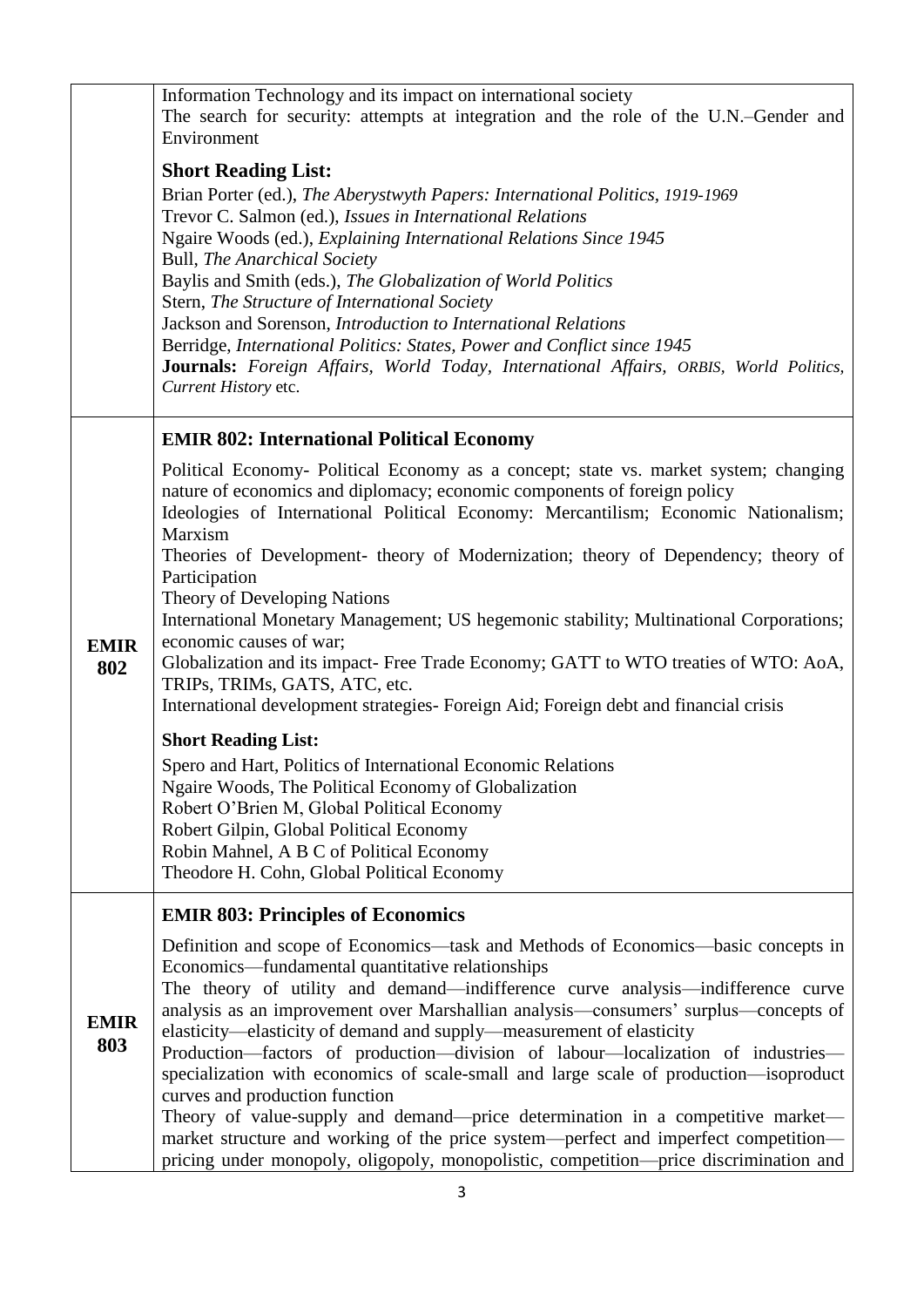|             | monopoly-Element of time in equilibrium analysis-short run and long run equilibrium           |
|-------------|-----------------------------------------------------------------------------------------------|
|             | analysis—cost analysis and supply curve                                                       |
|             | Pricing of the factors of production-the theory of distribution-marginal productivity         |
|             | theory—theories of wage, rent, interest and profit                                            |
|             | Theory of income determination-Macroeconomic concepts;<br>savings, investment,                |
|             | employment and national income with reference to Keynesian economics                          |
|             | Measurement of economic aggregates—index number—National Income Accounting                    |
|             | <b>Short Reading List:</b>                                                                    |
|             | Samuelson and Nordhaus, Economics (latest edn.)                                               |
|             | Lipsey and Courant, <i>Economics</i> (11th edn.)                                              |
|             | N. Gregory Mankiw, Macroeconomics                                                             |
|             | N. Gregory Mankiw, Principles of Microeconomics                                               |
|             | A. Koutsoyiannis, Modern Microeconomics                                                       |
|             | H.L. Ahuja and S. Chand, Modern Microeconomics                                                |
|             | Richard G. Lipsey, An Introduction to Positive Economics                                      |
|             | <b>EMIR 804: Bangladesh Studies</b>                                                           |
|             | Need to know about Bangladesh Studies                                                         |
|             | Political history: Bang to Bengal                                                             |
|             | <b>Geographical Settings</b>                                                                  |
|             | The Partition of Bengal (1905)                                                                |
|             | Language Movement (1952)                                                                      |
|             | Six Points (1966)                                                                             |
|             | Political history: East Pakistan to Bangladesh<br><b>Constitution of Bangladesh</b>           |
|             | The Economy of Bangladesh: Primary (Agriculture sector) Secondary (Industrial sector)         |
|             | and Tertiary (Service sector) Economic Sectors in Bangladesh                                  |
|             | Poverty Alleviation in Bangladesh                                                             |
| <b>EMIR</b> | Globalization and Bangladesh                                                                  |
| 804         | Population of Bangladesh                                                                      |
|             | Urbanization in Bangladesh                                                                    |
|             | Contemporary Issues: Digital Bangladesh, ICT policy                                           |
|             | Environmental degradations & Development of Bangladesh                                        |
|             | Corruption and Good Governance in Bangladesh                                                  |
|             | <b>Short Reading List:</b>                                                                    |
|             | Serajul Islam (ed.) History of Bangladesh                                                     |
|             | Marcus Franda, Bangladesh : The First Decade                                                  |
|             | Lawrence Ziring, Bangladesh: From Mujib to Ershad: An Interpretive Study                      |
|             | Azizur Rahman Khan and Mahbubur Rahman, The strategy of Development in Bangladesh             |
|             | Azizur Rahman Khan, Economy of Bangladesh<br>Five Year Plans of the Government of Bangladesh  |
|             |                                                                                               |
|             | <b>EMIR 805 : International Institutions</b>                                                  |
| <b>EMIR</b> | How international organizations came to play a part in the relations of states: the ideas and |
| 805         | the needs that generated them and the uses to which they have been put. The course will       |
|             | explore the issues and conflicts surrounding the design and operation of intergovernmental    |
|             | institutions and their relation to the foreign and domestic interests and policies of their   |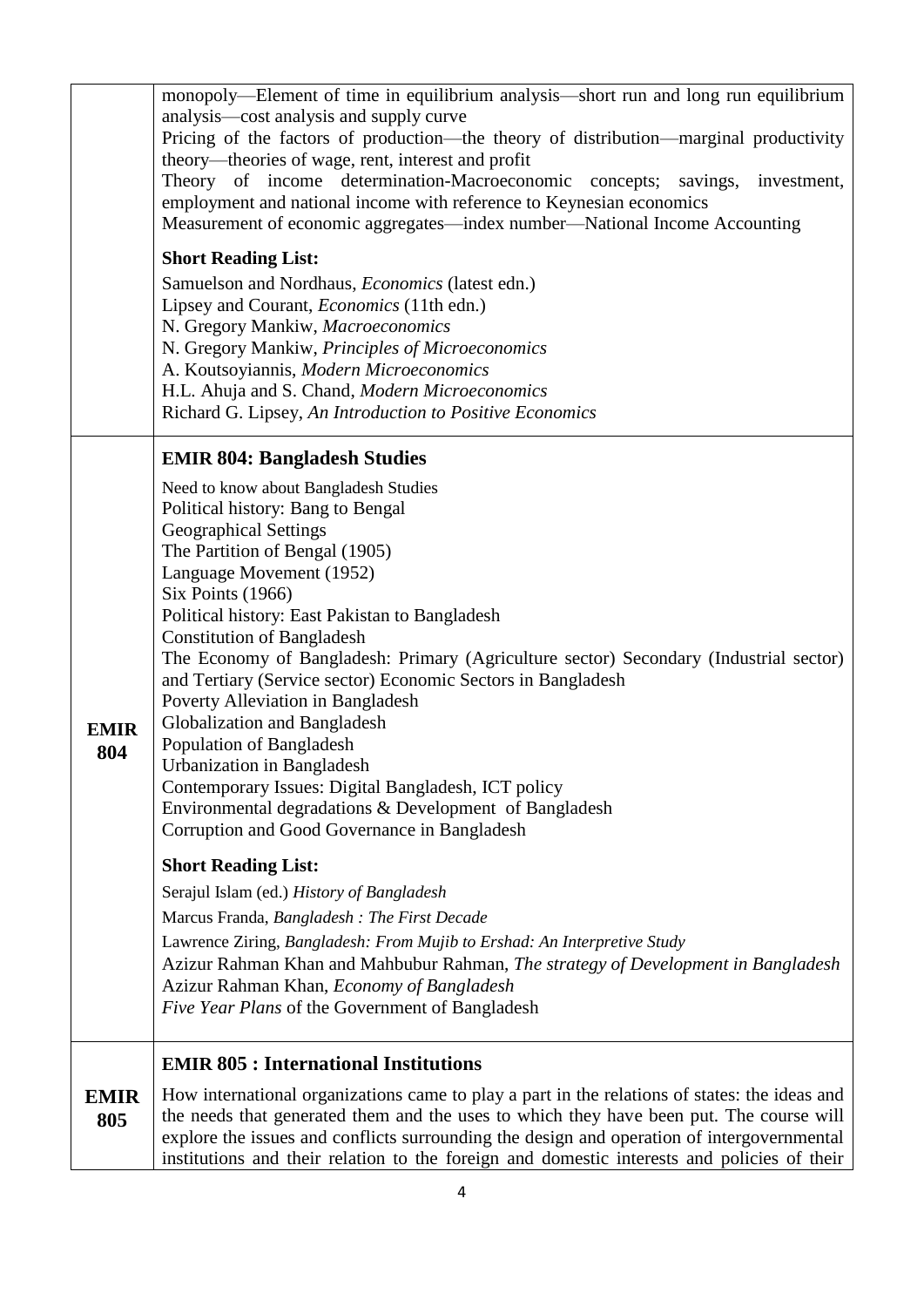|                    | member states. It will do so with special reference to organizations concerned with world<br>order, peace and conflict resolution, to organizations for mutual defense and security: for<br>regional cooperation, political and economic : and to organizations concerned with the                                                                                                                                                                                                                                                                                                                                                                                                                                                                                                                                                                                                                                      |  |
|--------------------|-------------------------------------------------------------------------------------------------------------------------------------------------------------------------------------------------------------------------------------------------------------------------------------------------------------------------------------------------------------------------------------------------------------------------------------------------------------------------------------------------------------------------------------------------------------------------------------------------------------------------------------------------------------------------------------------------------------------------------------------------------------------------------------------------------------------------------------------------------------------------------------------------------------------------|--|
|                    | management of money, trade and development in the world economy                                                                                                                                                                                                                                                                                                                                                                                                                                                                                                                                                                                                                                                                                                                                                                                                                                                         |  |
|                    | <b>Short Reading List:</b>                                                                                                                                                                                                                                                                                                                                                                                                                                                                                                                                                                                                                                                                                                                                                                                                                                                                                              |  |
|                    | Clive Archer, International Organizations<br>Bennett, International organizations: Principles and Issues<br>Claude, Swords into Ploughshares: the problems and Progress of International<br>Organization<br>Bailey and Daws, The United Nations: A Concise Political Guide<br>Luard, The United Nations: How it works and what it Does                                                                                                                                                                                                                                                                                                                                                                                                                                                                                                                                                                                  |  |
|                    | <b>EMIR 806: Introduction to Political Science</b>                                                                                                                                                                                                                                                                                                                                                                                                                                                                                                                                                                                                                                                                                                                                                                                                                                                                      |  |
| <b>EMIR</b><br>806 | Forms of Government Swiss and Communist Forms—Unitary and Federal system—<br>Democracy and Dictatorship<br><b>Constitution—Nature and Forms</b><br>Separation of Powers—the Executive—the Legislature—the Judiciary<br>Electorate—Representation in various forms<br>Civil Service<br>Political Parties-Public Opinion-Local Self Government<br>'Care Taker Government' in the context of Bangladesh<br><b>Constitutions of Bangladesh</b><br>Bangladesh: Basic features of the Constitution— the Parliament—the President—the<br>Cabinet—Political Parties-Judiciary<br><b>Short Reading List:</b><br>Rymond G. Gettel, Political Science<br>Alan Ball, Modern Politics and Government<br>Appadorai, The Substance of Politics<br>Alfred De Grazia, Politics and Government<br>Harold J. Laski, A Grammar of Politics<br>KC Wheare, Modern Constitutions<br><b>Constitutions</b> of Bangladesh, U.S.A., U.K. and India |  |
|                    | Semester : 2                                                                                                                                                                                                                                                                                                                                                                                                                                                                                                                                                                                                                                                                                                                                                                                                                                                                                                            |  |
|                    | <b>EMIR 807: Foreign Policy Analysis</b>                                                                                                                                                                                                                                                                                                                                                                                                                                                                                                                                                                                                                                                                                                                                                                                                                                                                                |  |
| <b>EMIR</b><br>807 | An investigation of the behavior of the individual actors of international relations, focusing<br>mainly but not entirely, on states; the various influences on decision-making in foreign<br>policy, external and internal, the importance of bureaucracy, of domestic political systems,<br>of economic development and of the groups affected by foreign policy; the problems<br>arising out of the formulation of goals and the choice of policy instruments; psychological<br>elements in policy-making—transnational relations                                                                                                                                                                                                                                                                                                                                                                                    |  |
|                    | <b>Short Reading List:</b>                                                                                                                                                                                                                                                                                                                                                                                                                                                                                                                                                                                                                                                                                                                                                                                                                                                                                              |  |
|                    | Barber and Smith (eds.), The Nature of Foreign Policy: A Reader<br>Jensen, Explaining Foreign Policy                                                                                                                                                                                                                                                                                                                                                                                                                                                                                                                                                                                                                                                                                                                                                                                                                    |  |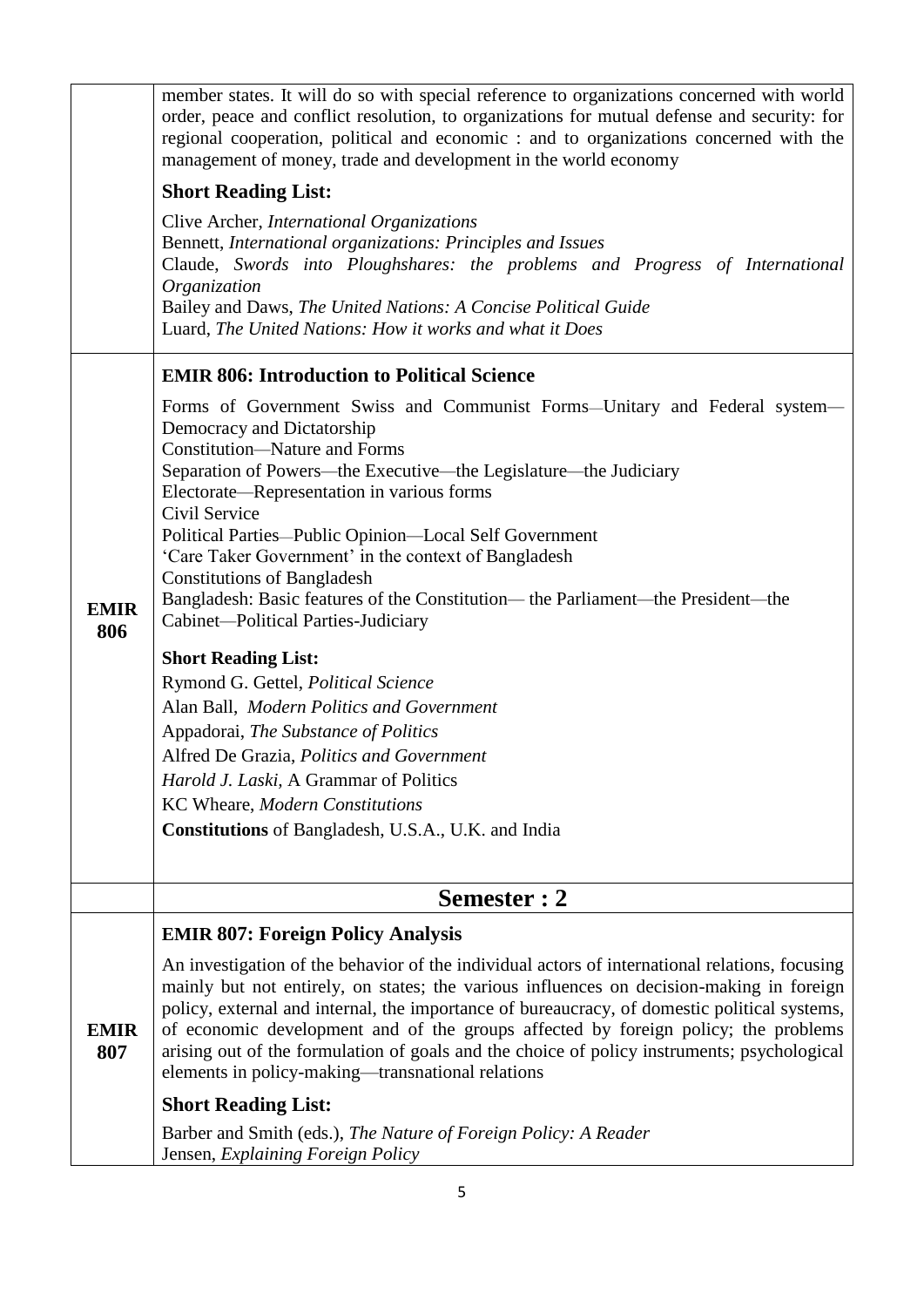|                    | Rosenau, The Scientific Study of Foreign Policy                                                                                                                                                                                                                                                                                                                                                                                                                                                                                                                                                                                                                                                                                                                                                                                                                                                                                                                                                                                                                                                                                                                                                                                                                                                                                                                     |
|--------------------|---------------------------------------------------------------------------------------------------------------------------------------------------------------------------------------------------------------------------------------------------------------------------------------------------------------------------------------------------------------------------------------------------------------------------------------------------------------------------------------------------------------------------------------------------------------------------------------------------------------------------------------------------------------------------------------------------------------------------------------------------------------------------------------------------------------------------------------------------------------------------------------------------------------------------------------------------------------------------------------------------------------------------------------------------------------------------------------------------------------------------------------------------------------------------------------------------------------------------------------------------------------------------------------------------------------------------------------------------------------------|
|                    | Merritt (ed.), Foreign Policy Analysis                                                                                                                                                                                                                                                                                                                                                                                                                                                                                                                                                                                                                                                                                                                                                                                                                                                                                                                                                                                                                                                                                                                                                                                                                                                                                                                              |
|                    | Macridis (ed.), Foreign Policy in World Politics (latest edition)                                                                                                                                                                                                                                                                                                                                                                                                                                                                                                                                                                                                                                                                                                                                                                                                                                                                                                                                                                                                                                                                                                                                                                                                                                                                                                   |
| <b>EMIR</b><br>808 | <b>EMIR 808: Economic Diplomacy</b><br>The course will study the changing nature of economic diplomacy defined as how states<br>and non-state actors respond to international economic interdependence.<br>The course will cover the theoretical and analytical foundations of decision making in<br>economic diplomacy focusing on national decision making but including the role of non-<br>state actors and international organizations. There will be coverage of historical<br>background to economic diplomacy in order to compare current developments with past<br>experience and lessons. The changing nature of economic diplomacy including analysis of<br>decision making at national, regional and multilateral levels. Case studies in economic<br>diplomacy such as transatlantic economic diplomacy, debt relief for developing countries,<br>managing international financial crises, multilateral trade and environment agreements.<br><b>Short Reading List:</b><br>P. Kennan, Managing the World Economy: Fifty years after Bretton Woods<br>R. Putnam and Bayne, Hanging Together: Cooperation and Conflict in the Seven Power<br><b>Summits</b><br>I.M. Destler, Making Foreign Economic Policy<br>Spero and Hart, The Politics of International Economic Relations<br>Bayne, Hanging in there: The G7 and G8 Summit in Maturity and Renewal |
| <b>EMIR</b><br>809 | <b>EMIR 809: Civil Society and Human Rights</b><br>The concept of Civil Society: Origin and development, emerging importance of the role of<br>civil society<br>State and Civil Society: Understanding the various linkages<br>The nature, scope and functions of civil societies in Developed, Developing and<br>Underdeveloped countries<br>The Concept of Human Rights: Meanings, Nature and Scope, Definition, Origin and<br>Development<br>Evolution of Human Rights from Magna Carta to International Bill of Rights<br>Theories of Rights: Theory of Natural Rights, Marxist Theory of Rights, Utilitarianism etc.<br>Theories of Human Rights<br>The European convention on Human Rights; The role of European Commission and<br>European Court of Human Rights<br>The American Convention on Human Rights; The Inter-American Commission and the<br>court<br>Human Rights and the UNO<br>Promoting Human Rights: the role of IGOs, INGOs, and Media<br>Human Security, Human Rights and Human Development<br><b>Short Reading List:</b><br>Andrea L Bonnlcksen, Civil Rights and Liberties: Principles of Interpretation<br>B G Ramcharan, The Concept and present status of the International Protection of Human<br>Rights<br>Sieghart, The International Law of Human Rights<br>Rubin and Spine (eds.), Human Rights and US Foreign Policy              |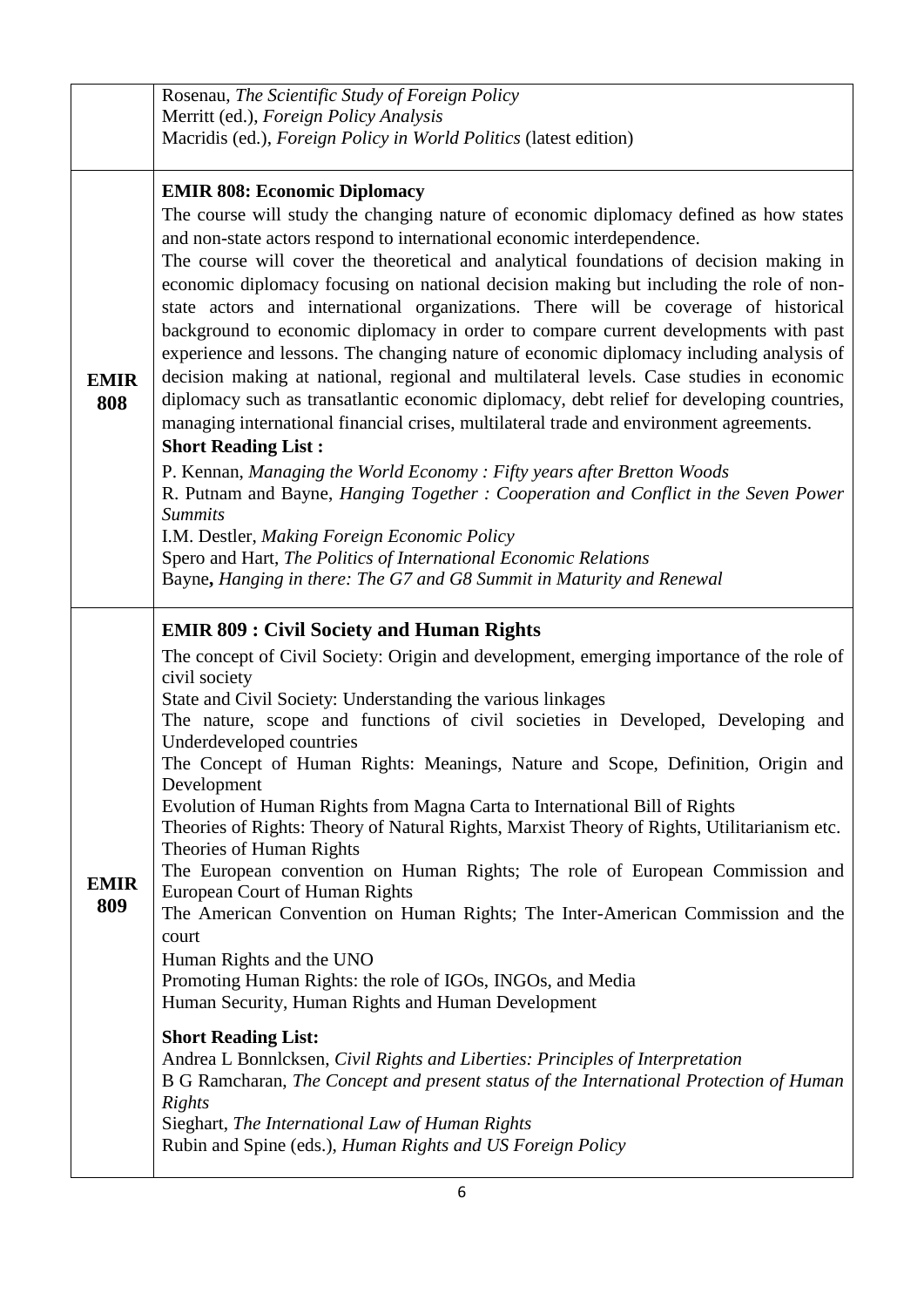|                    | <b>EMIR 810: Foreign Policy of Bangladesh</b>                                                                                                 |
|--------------------|-----------------------------------------------------------------------------------------------------------------------------------------------|
|                    | Background, ideology and assumptions of the Bangladesh Liberation War                                                                         |
|                    | The Big power diplomacy in the Bangladesh Liberation War<br>The nature and the objectives of Bangladesh's foreign policy                      |
|                    | Foreign policy making process in Bangladesh                                                                                                   |
|                    | Economic and political bases of Bangladesh foreign policy                                                                                     |
|                    | Bangladesh and its South Asian neighbours                                                                                                     |
|                    | Bangladesh's relations with the US, Russia and China and the EU                                                                               |
|                    | Bangladesh and the Islamic World<br>Bangladesh and international institutions                                                                 |
| <b>EMIR</b>        | Bangladesh and the SAARC                                                                                                                      |
| 810                | <b>Short Reading List:</b>                                                                                                                    |
|                    | The Bangladesh Documents Vols. I and II                                                                                                       |
|                    | Kissinger, The White House Years                                                                                                              |
|                    | M.G. Kabir and Shaukat Hassan, (eds.), Issues and Challenges Facing Bangladesh<br><b>Foreign Policy</b>                                       |
|                    | Muzaffar Ahmed and Abul Kalam (eds.), Bangladesh Foreign Policy: Changes and                                                                  |
|                    | <b>Directions</b>                                                                                                                             |
|                    | Emajuddin Ahmed (ed.), Foreign Policy of Bangladesh                                                                                           |
|                    | Nurul Momen, Bangladesh in the United Nations<br>M. McConnell and Anne M. Kelly, "Super-Power Naval Diplomacy: Lessons of the Indo-           |
|                    | Pakistani Crisis 1971" Survival, Vol. XV, No. 6, Nov.-December, 1973, pp. 189-195                                                             |
|                    | <b>EMIR 811: International Negotiations and Diplomacy</b>                                                                                     |
|                    | Negotiation as an art, function and skill of Diplomacy                                                                                        |
|                    | Diplomacy-Origin and Development                                                                                                              |
|                    | Functions of diplomats-Negotiation, Bargaining, Representation, Promoting national<br>interest, Types of Diplomacy, Protecting state citizens |
|                    | Qualities of an ideal diplomat                                                                                                                |
|                    | <b>Classification of diplomats</b>                                                                                                            |
|                    | Immunities of diplomats<br>International Media and the declining role of professional diplomats                                               |
| <b>EMIR</b><br>811 | Approaches to International Negotiations                                                                                                      |
|                    | Negotiation Dynamics: Strategy and Tactics in International setting                                                                           |
|                    | Pre-negotiation and Inducing the parties to negotiate                                                                                         |
|                    | <b>Negotiating Strategies with State Dissenters</b>                                                                                           |
|                    | Power and Negotiations: Role of Developed countries, International Organizations and<br>Development partners                                  |
|                    | Negotiating with Interest Groups: Bureaucracy, Military, International Agencies and                                                           |
|                    | Pressure Groups-local, regional and global implications<br>The Art of Lobbying: Influence Mechanism, Power Malpractice and Corruption.        |
|                    |                                                                                                                                               |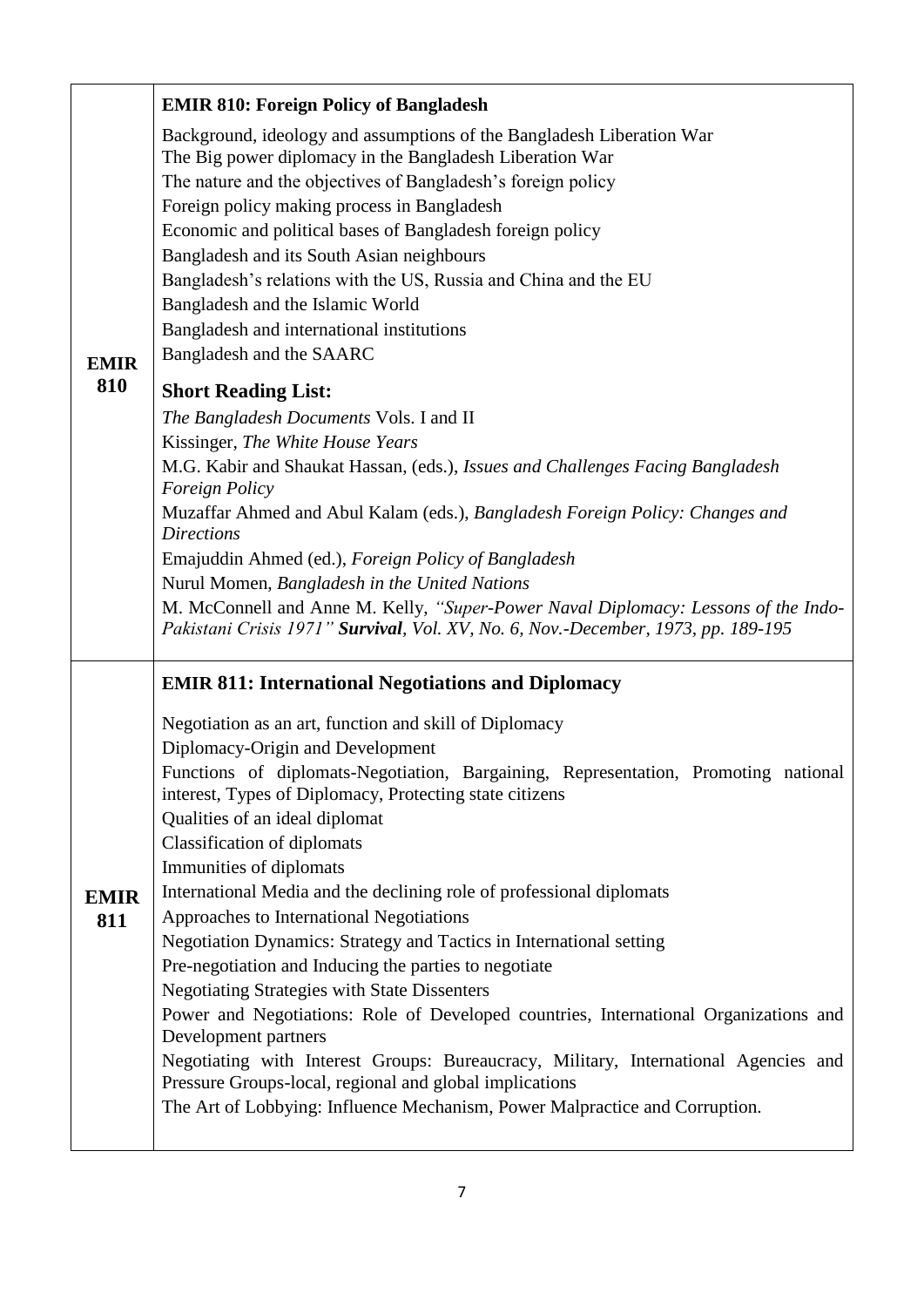|                    | <b>Short Reading List:</b>                                                                                                                                                                                                               |  |
|--------------------|------------------------------------------------------------------------------------------------------------------------------------------------------------------------------------------------------------------------------------------|--|
|                    | G R Berridge and Alan James, A Dictionary of Diplomacy                                                                                                                                                                                   |  |
|                    | G R Berridge, Maurice Keens-Soper and T G Otte, Diplomatic Theory from Machiavelli to<br>Kissinger                                                                                                                                       |  |
|                    | Harold Nicolson, Diplomacy                                                                                                                                                                                                               |  |
|                    | Harold Nicolson, Evolution of Diplomatic Method                                                                                                                                                                                          |  |
|                    | Ernst Satow, A Guide to Diplomatic Practice                                                                                                                                                                                              |  |
|                    | Kincade and Porror, Negotiating Security                                                                                                                                                                                                 |  |
|                    | <b>EMIR 812: Media and Mass Communication</b>                                                                                                                                                                                            |  |
|                    | Nature and Process of mass communication                                                                                                                                                                                                 |  |
|                    | The Communication industries                                                                                                                                                                                                             |  |
|                    | Power and impact of the media                                                                                                                                                                                                            |  |
|                    | Mass media and pressure groups                                                                                                                                                                                                           |  |
|                    | Media, politics and the government                                                                                                                                                                                                       |  |
|                    | Mass culture, invention of reality and the make believe media                                                                                                                                                                            |  |
|                    | Cultural dependency and media imperialism                                                                                                                                                                                                |  |
|                    | Mass mediation of oppositional culture; alternatives and cultural activism                                                                                                                                                               |  |
| <b>EMIR</b><br>812 | <b>Short Reading List:</b>                                                                                                                                                                                                               |  |
|                    | Malvia L. DeFleur, Understanding Mass Communication                                                                                                                                                                                      |  |
|                    | J.L. Derinick, The Dynamics of Mass Communication                                                                                                                                                                                        |  |
|                    | Michael Gurevitch et al., Culture, Society and the Media                                                                                                                                                                                 |  |
|                    | James Curran et al. Mass Communication and Society                                                                                                                                                                                       |  |
|                    | Severing and Tankard-Communication Theory                                                                                                                                                                                                |  |
|                    | Edith Kurzweil-The Age of Structuralism<br>David Held-Introduction to Critical Theory                                                                                                                                                    |  |
|                    | Em Griffin- A First Look at Communication Theory                                                                                                                                                                                         |  |
|                    |                                                                                                                                                                                                                                          |  |
|                    | Semester: 3                                                                                                                                                                                                                              |  |
|                    | <b>EMIR 813: International Law</b>                                                                                                                                                                                                       |  |
|                    | Concept and Nature of International Law—Sources of International law—International<br>Law and Domestic Law                                                                                                                               |  |
|                    | International Personality: Subject of International law—Recognition and succession of<br>states—Position of states: Equality, Intervention, Jurisdiction-International representation-                                                   |  |
| <b>EMIR</b><br>813 | and Consuls-Individuals in International Law—Protection of<br>Diplomatic Envoys<br>Minorities and Aliens-International Treaties-International Organizations<br>River Law— Law of the Sea— Environment Laws— Neutrality—War Crimes— POW's |  |
|                    | <b>Short Reading List:</b>                                                                                                                                                                                                               |  |
|                    | Harris, International Law: Cases and Materials                                                                                                                                                                                           |  |
|                    | Shaw, International Law                                                                                                                                                                                                                  |  |
|                    | Evans, International Law Documents                                                                                                                                                                                                       |  |
|                    |                                                                                                                                                                                                                                          |  |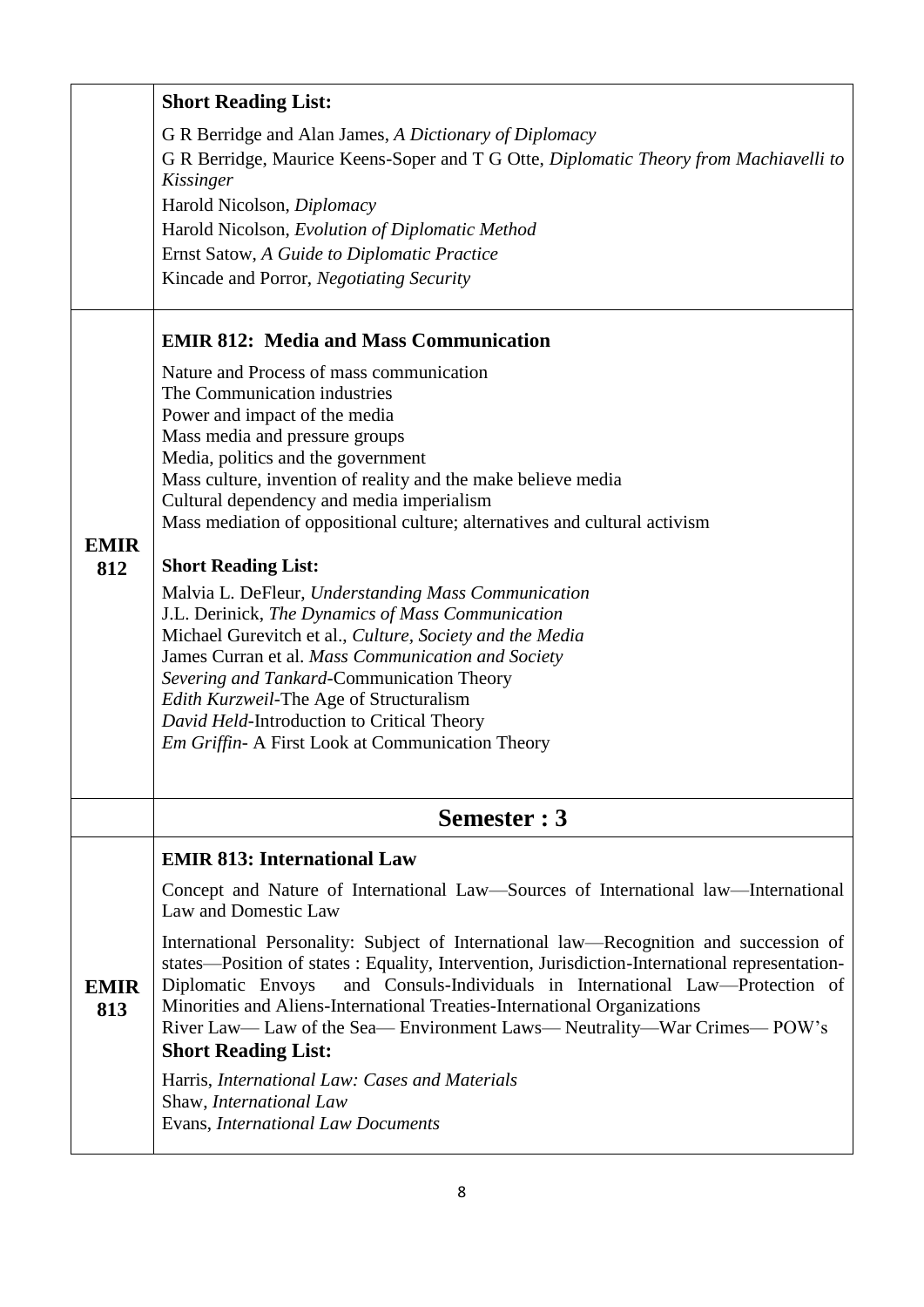### **EMIR 814: International Trade**

#### **I. Trade Theories:**

The pure Theory of International Trade : The trade theory of Absolute and Comparative Advantage, Opportunity Cost, Hecksher-Ohlin Model, Leontief Paradox, Some alternative Trade Theories.

### **II. Economic Growth:**

The Source of Economic Growth, the Effect of Economic Growth on Small Countries, Backwash Effect, Immiserizing Growth, Growth in World Economy, The Prebisch-Singer Thesis.

#### **III. The Theory of Tariffs:**

Types of Tariff, The Partial Equilibrium Analysis of Tariff, The General Equilibrium Analysis of Tariff-the small country case, the large country case, Tariff and the World Welfare, Effective Protection, Arguments of Protection-The Optimum Tariff, The Infant Industrial Argument, Other Arguments.

#### **IV. Economic Integration:**

Custom Union and Free Trade Areas, Trade Creation and Trade Diversion, Effects of Custom Union, Theory of Second Best and Other Welfare Effects-Dynamic Benefits from Custom Union, Economic Integration in South Asia.

#### **V. The Balance of Payments:**

**EMIR 814** The Balance of Payments, Equilibrium and Disequilibrium in the Balance of Payments, The International Economic Policy and the Adjustment Mechanism, The Gold Standard, The Expenditure Reducing Policies, Expenditure Switching Policies, Devaluation, Direct Controls, The Advantage and Disadvantage of Fixed and Flexible Exchange Rates.

### **VI. Theory of Foreign Aid and Foreign Direct Investment:**

The Political Economy of Foreign Aid, Effects of Foreign Aid, Sources of Foreign Aid, Role of Foreign Direct Investment, Determinants of Foreign Direct Investment, Foreign Aid verse Foreign Direct Investment, Short-run and Long-run Impacts.

### **VIII. Trade Police in Developing Countries:**

Import Substitution, Industrialization, Problems of Trade Police in Dual Economy like Bangladesh, Export Oriented Industrialization, The East Asian Miracle, The Facts of Asian Growth, Trade Police in the High Performance Asian Countries (HPACs).

#### **X. Global Institutions:**

The World Bank, The IMF and The WTO

#### **Short Reading List:**

Chacholiades, *International Economics* Chacholiades*, International Trade Theory and Policy* Krugman and Obstfeld, *Custom Union and Free Trade Areas.* Kindelberger, *International Economics* B. Sodersten, *International Economics*  H. S Johnson, *Aspects of the Theory of Tariffs* Kavesa, Jones and Frankel, *World Trade and Payment: An Introduction* Salvatore Dominick, *International Economics*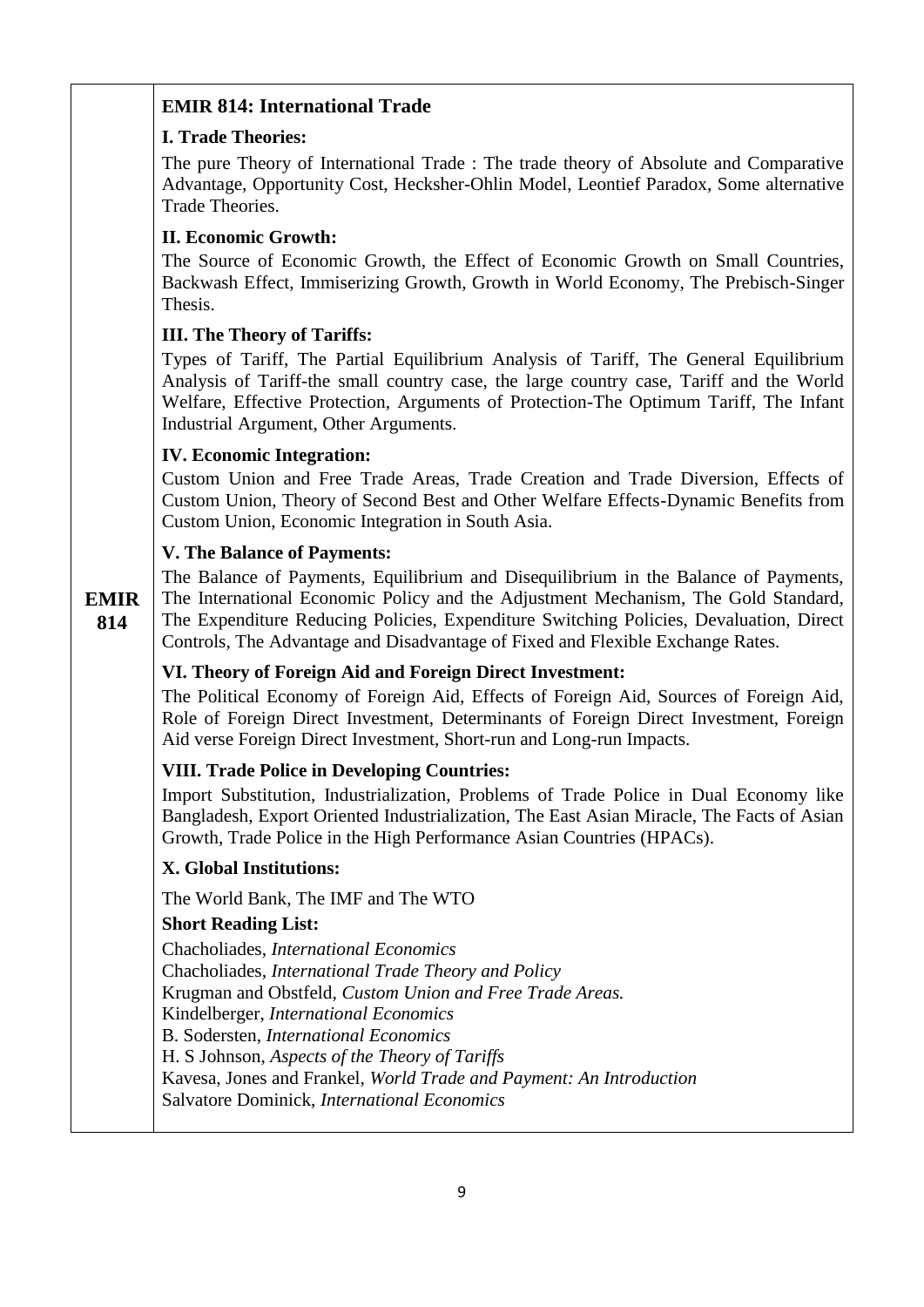|                    | <b>EMIR 815: Security Studies</b>                                                                                                                                                                                                                                                                                                                                                                                                                                                                                                                                                                                                                                                                                                                    |
|--------------------|------------------------------------------------------------------------------------------------------------------------------------------------------------------------------------------------------------------------------------------------------------------------------------------------------------------------------------------------------------------------------------------------------------------------------------------------------------------------------------------------------------------------------------------------------------------------------------------------------------------------------------------------------------------------------------------------------------------------------------------------------|
| <b>EMIR</b>        | International Security: Relevance in International Relations; content and issues involved<br>Deterrence Theory: Comparative Russian and American approaches to military strategy<br>and deterrence<br>Insurgency: Typology and Strategy; expanded application and current global implications;<br>Counter Insurgency<br>Arms Transfer and Nuclear Proliferation Issues: Global Arms Trade<br>International Terrorism: Global Implications<br>Arms Control and Disarmament: Treaties and Issues<br>Global World Order Models<br>Alliances and Security Arrangements in the post Cold War Context<br>Peace research and future peace perception of security<br>Non-traditional security issues: climate change challenges; human and drug trafficking. |
| 815                | <b>Short Reading List:</b>                                                                                                                                                                                                                                                                                                                                                                                                                                                                                                                                                                                                                                                                                                                           |
|                    | Baylis et al, Contemporary Strategy<br>Bary Buzan, An Introduction to Strategic Studies<br>Brodie, Strategy in the Missile Age<br>Von Clausewitz, On War<br>Vo Ngoyen Giap, People's War, People's Army<br>Che Guevara, Guerrilla warfare<br>Mao Tse Tung, Selected Military Writings<br>Sun Tzu, The Art of War<br>Freedman, The Evolution of Nuclear Strategy<br>Osanka, Modern Guerrilla Warfare<br>Ken Booth and Herring, Keyguide to Information Sources in Strategic Studies                                                                                                                                                                                                                                                                   |
|                    | <b>EMIR 816: International Affairs of South Asia</b>                                                                                                                                                                                                                                                                                                                                                                                                                                                                                                                                                                                                                                                                                                 |
|                    | Strategic location of South Asia-Background to the Partition of 1947-India and Pakistan-<br>emergence of Bangladesh (1971)                                                                                                                                                                                                                                                                                                                                                                                                                                                                                                                                                                                                                           |
|                    | Self-perceptions of India, Pakistan and Bangladesh and their perception of the outside<br>world                                                                                                                                                                                                                                                                                                                                                                                                                                                                                                                                                                                                                                                      |
|                    | India-Pakistan relations-impact of domestic politics on interstate relations—the army in<br>Pakistan as factor in India-Pakistan relations                                                                                                                                                                                                                                                                                                                                                                                                                                                                                                                                                                                                           |
|                    | Kashmir Dispute: Issues in dispute-UN resolutions-question of plebiscite-current problems                                                                                                                                                                                                                                                                                                                                                                                                                                                                                                                                                                                                                                                            |
| <b>EMIR</b><br>816 | India's relations with Sri Lanka, Nepal and Bhutan<br>India-Bangladesh relations: Ganges waters-Other issues in conflict-Nuclearization of South<br>Asia-Approaches of India and Pakistan to CTBT-Issues of cooperation-the SAARC-<br>problems and prospects<br>Sub regional Economic Cooperation in South Asia: Problems and Prospects.                                                                                                                                                                                                                                                                                                                                                                                                             |
|                    | <b>Short Reading List:</b>                                                                                                                                                                                                                                                                                                                                                                                                                                                                                                                                                                                                                                                                                                                           |
|                    | Dasgupta, Indo-Pakistan Relations 1947-55<br>G.W. Chowdhury, Pakistan's Relations with India, 1947-66<br>Burke, Pakistan Foreign Relations<br>A R Khan, India Pakistan and Bangladesh: conflict or cooperation?<br>Emajuddins Ahmed and Abul Kalam (eds), Bangladesh, South Asia and the World                                                                                                                                                                                                                                                                                                                                                                                                                                                       |